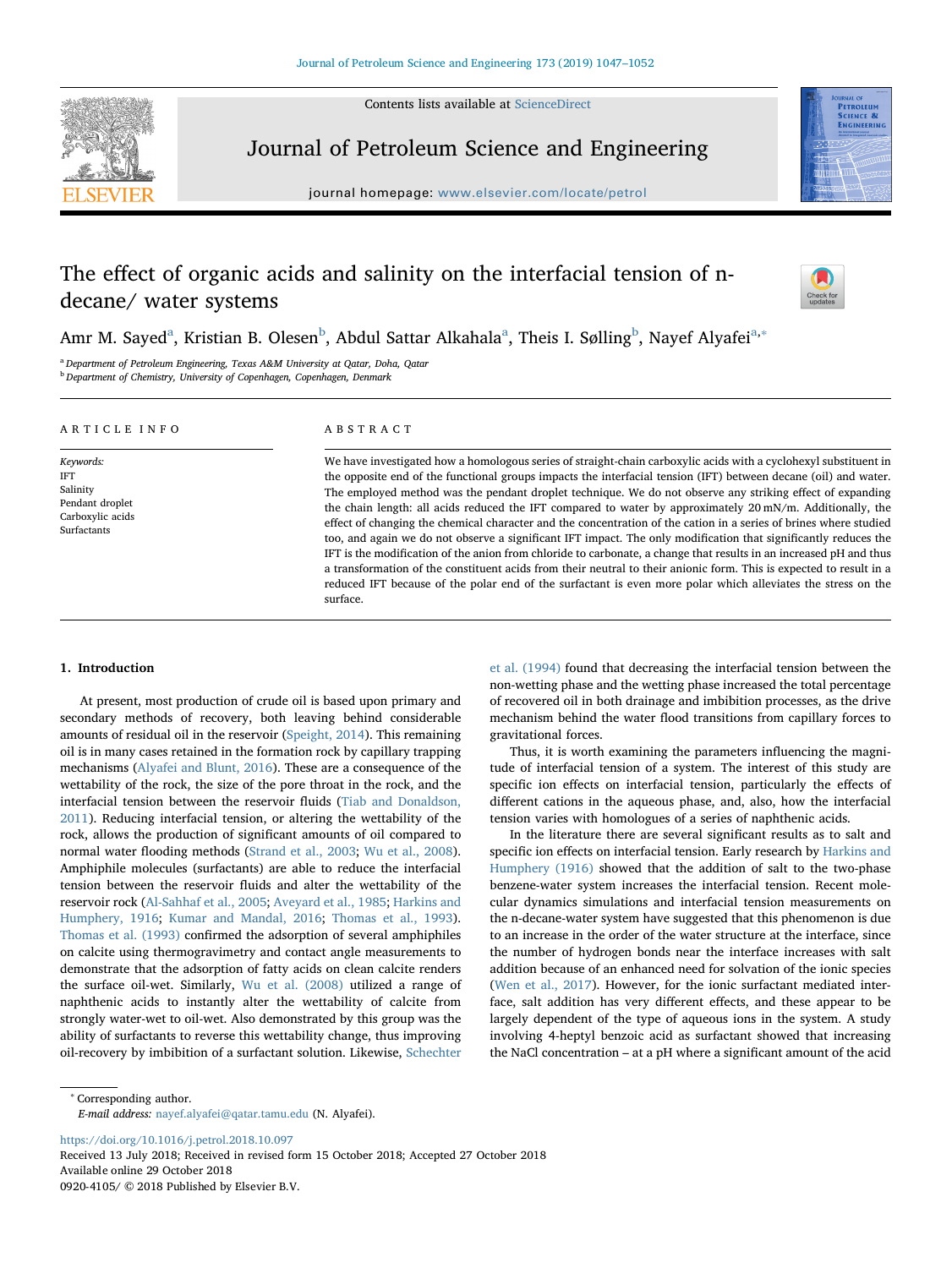was dissociated – decreased the interfacial tension of the system [\(Spildo](#page-5-12) [and Hoiland, 1999](#page-5-12)). Arguing that the interfacial region must be electroneutral, the presence of cations at the interface must mean that hydronium ions migrate into the bulk water phase, thus shifting the acid dissociation equilibrium locally. Dissociated species are better solvated and increases in pH significantly reduce the interfacial tension for ionic surfactants ([Danielli, 1937](#page-5-13); [Peters, 1931\)](#page-5-14). Similarly, it has been shown that acid fractions extracted from crude oil, and dissolved in toluene, facilitate significant drops in interfacial tension against water when the pH is increased [\(Hoeiland et al., 2001\)](#page-5-15). Another suggested mechanism by which cations decrease interfacial tension is via intercalation into the interfacial surfactant layer to stabilize the otherwise repulsive interaction between the anionic dissociated acids and/or the undissociated polar heads [\(Li et al., 2005\)](#page-5-16). This enables more surfactant molecules at the interface, giving a more hydrophilic interface and a lower interfacial tension. This mobilization of surface active components to the interface has been used by a study to explain the decrease in interfacial tension of crude-oil/brine systems when NaCl was added [\(Farooq et al., 2013](#page-5-17)). Additionally, the same study argued that CaCl<sub>2</sub> seemed to operate via a different mechanism, allegedly due to the ability of calcium ions to form highly solvated complexes with deprotonated acidic species. This mechanism has also been suggested by others [\(Brandal et al., 2004](#page-5-18); [Spildo and Hoiland, 1999](#page-5-12)). Furthermore, for salt effects, the anion of the salt also affects changes in interfacial tension of surfactant mediated interfaces. Specifically, it has been shown that  $MgCl<sub>2</sub>$  is more effective in reducing interfacial tension than MgSO4, and both are more effective than the corresponding calcium salts ([Lashkarbolooki et al., 2014](#page-5-19)). However, at higher concentrations, salts again increase interfacial tension due to salting-out of the interfacially active compounds [\(Al-Sahhaf et al., 2005](#page-5-5); [Aveyard](#page-5-6) [et al., 1985](#page-5-6)).

A molecular dynamics study on the relationship between molecular architecture of the surfactant and the hydrocarbon phase, and the effects on interfacial tension has been conducted by [Jang et al. \(2004\)](#page-5-20) They found that for four different structural isomers of hexadecane benzene sulfonate, (the benzene sulfonate being attached to either the 2nd, 4th, 6th, or 8th carbon) the isomer yielding the lowest interfacial tension in a n-decane-water system was 4-C16 benzene sulfonate arguing that the effective chain length of the surfactant's longest alkyl chain was similar to that of n-decane. Additionally, this surfactant has the smallest interfacial area, thus indicating that both the area of the surfactant at the interface and its miscibility with the oil phase are important parameters for the size of interfacial tension. Likewise, it has been shown that, for one specific surfactant, variation of the average number of alkane carbons in the hydrocarbon phase yields a single minimum in interfacial tension signifying that for each surfactant there is an optimal hydrocarbon phase for producing ultra-low interfacial tension ([Cash et al., 1977](#page-5-21)). Variation of surfactant also yielded one specific minimum in interfacial tension as a function of average alkane carbon number – different minima for each surfactant ([Doe et al.,](#page-5-22) [1977\)](#page-5-22). Further research in emulsion formulations have confirmed the importance of the molecular architecture of surfactant molecule as a parameter for the magnitude of interfacial tension ([Davis, 1994](#page-5-23); [Shinoda et al., 1981](#page-5-24)). The surfactant-oil miscibility is an important and often neglected factor it is, however, very important how well the surfactant is "hidden" in the oil phase and it was been shown that when the surfactant has a high affinity for the oil the IFT is not influenced by the surfactant structure to a great extend ([Andersson et al., 2014\)](#page-5-25).

To the best of our knowledge, however, there seems not to be research attempting to evaluate specific ion effects on a series of homologues of surfactants. This study hopes to elucidate the different responses of homologues of model naphthenic acids towards specific ions in brines, thus serving as a reference for interfacial tension studies. While it would be ideal to conduct IFT investigations under reservoir conditions this is not an option with the pendent droplet technique that we have decided to focus on here. We wish to maintain that

understanding the fundamental aspects at ambient conditions still has relevance for upstream processes. Additionally, there are downstream processes that takes place at ambient conditions, such as separation, which clearly depends on interface related phenomena and pendent droplet based workflows are therefore highly relevant in oil and gas contexts.

## 2. Experimental details

# 2.1. Equipment

All experiments were carried out using ramé-hart goniometer model 500, which uses an upgraded digital camera (750 fps) and a fiber optic illuminator for backlighting. The whole setup was covered with a wooden box, to eliminate noises from other lighting sources in the lab. Water/brines were the drops phase while the decane – organic acid mixtures were the surrounding phase. The decane mixtures were contained in a transparent cell, made of Infrasil® quartz that was affixed in a removable base on the stage of the goniometer.

After proper calibration of the setup using the manufacturer's standard calibration device (4 mm calibration ball), the accuracy of the system was tested using ramé-hart's "fixed pendant drop calibration tool". This tool had images of several pendant drops of different liquid liquid systems printed on a transparent sheet. The integrity of the calibration was tested by comparing the software computed interfacial tensions of these drops with the real certified values obtained from the manufacturer. The setup was adjusted and re-calibrated until the error between the computed and certified values were within 1%.

The pendant drops were created with an automated dispensing system. The drops created had an average volume of around  $12 \mu m^3$ . Readings were taken while an automated system kept the volume of the drop fixed by injecting into or sucking from the drop when necessary. When this automated volume control system was not activated (manually injecting the drop phase from a syringe), the drop volume tended to slightly increase with time. Even though the volume of the drop should not affect the reading based on the method used, it was noticed that the variations in the interfacial tension values with time was smaller when the automated volume control system is activated.

The mixing of the n-decane with the organic acids, and the deionized water with salts was performed using a magnetic stirrer for at least 10 min. All fluids with n-decane were contained in glass bottles to avoid reaction with plastics.

The quartz cell was cleaned after every new n-decane – organic acid mixture. This was done first with deionized water then with acetone (by Sigma-Aldrich, > 99%). The tube of the automated dispensing system was cleaned after every run with deionized water, and drops with lower salinities were tested first.

# 2.2. Chemicals

The brines were prepared using Milli-Q<sup>®</sup> water (resistivity =  $18.2 M$ Ω cm) and reagent grade salts purchased from Sigma-Aldrich. The concentration was prepared in mole percent (rather than weight percent) to keep the number of charges species under control so that the effect of the changing the cations and the anions constitutes the central point of the study. The various brine compositions are summarized in [Table 1](#page-2-0).

The n-decane used as the base for all the mixtures shown in [Table 2](#page-2-1) (the concentration in mole percent yielded identical results so for consistency with the previous work of [Wu et al. \(2008\)](#page-5-4) we kept the concentration in wt.%), it was supplied from Sigma-Aldrich and had a mole purity of 99%. It was purified further to remove potentially oxidized alkane by passing the n-decane through a column of activated alumina (by LabSorbents) several times until the value of the interfacial tension between n-decane and water was stable with time. It was found that the readings became constant after four purification runs. The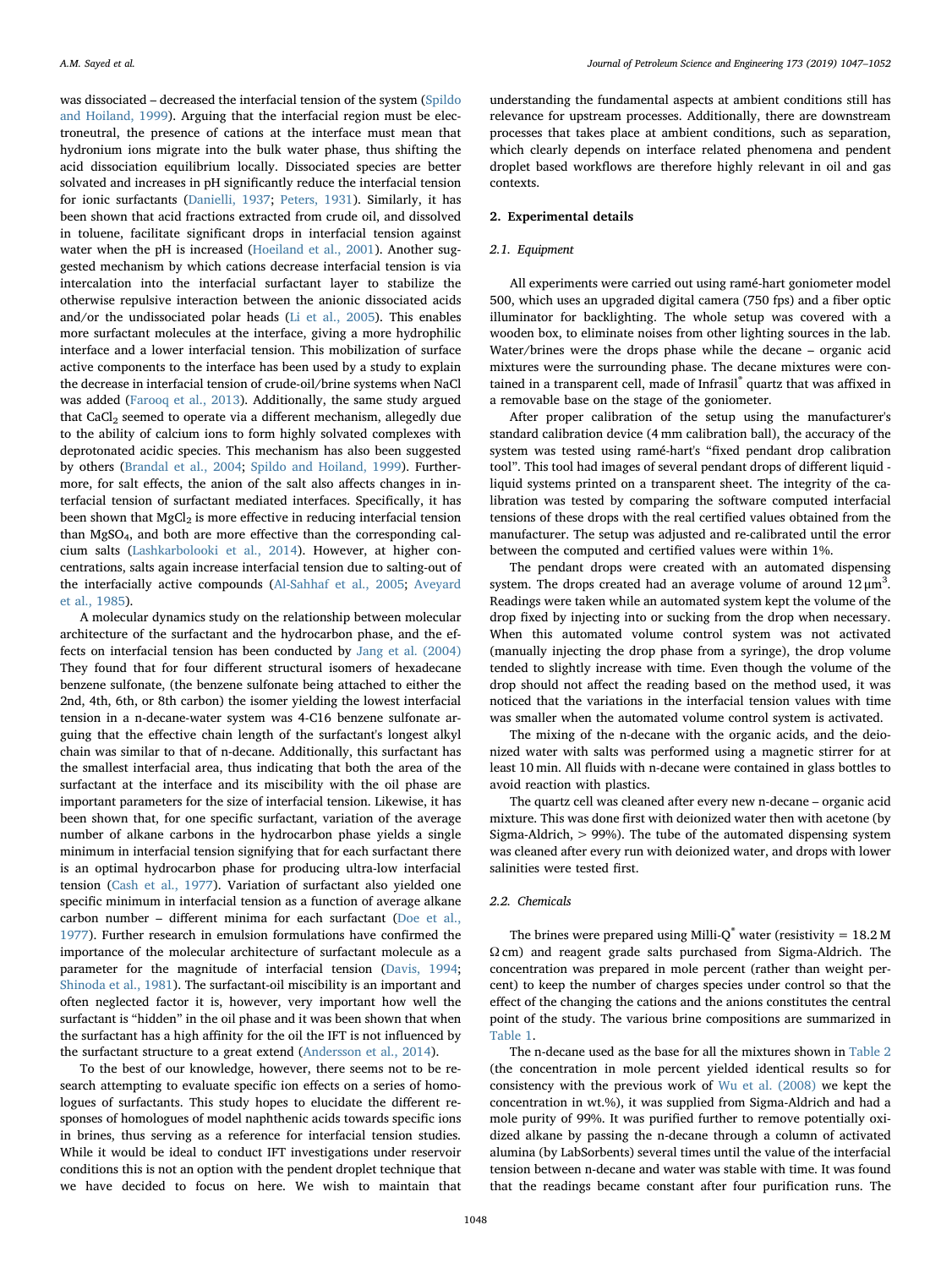#### <span id="page-2-0"></span>Table 1

Salt concentrations of the water/brines used in this study.

| Label          | NaCl [wt. %] | NaCl [mol %] | KCl [wt. $%$ ] | KCl [mol %] | $CaCl2$ [wt. %] | $CaCl2$ [mol %] | $Na2CO3$ [wt. %] | $Na_2CO_3$ [mol %] | Salinity [ppm] |
|----------------|--------------|--------------|----------------|-------------|-----------------|-----------------|------------------|--------------------|----------------|
| DI             | 0.00         | 0.00         | 0.00           | 0.00        | 0.00            | 0.00            | 0.00             | 0.00               | $\mathbf{0}$   |
| B1             | 4.60         | 1.50         | 0.00           | 0.00        | 0.00            | 0.00            | 0.00             | 0.00               | 45,540         |
| B <sub>2</sub> | 0.00         | 0.00         | 5.80           | 1.50        | 0.00            | 0.00            | 0.00             | 0.00               | 57,420         |
| B <sub>3</sub> | 0.00         | 0.00         | 0.00           | 0.00        | 8.20            | 1.50            | 0.00             | 0.00               | 79,540         |
| <b>B4</b>      | 0.00         | 0.00         | 0.00           | 0.00        | 0.00            | 0.00            | 8.05             | 1.50               | 79,695         |
| B <sub>5</sub> | 5.00         | 1.63         | 1.00           | 0.26        | 0.00            | 0.00            | 0.00             | 0.00               | 20,400         |
| <b>B6</b>      | 5.00         | 1.63         | 0.00           | 0.00        | 0.00            | 0.00            | 0.00             | 0.00               | 10,400         |
| B7             | 2.00         | 0.65         | 0.00           | 0.00        | 0.00            | 0.00            | 0.00             | 0.00               | 4160           |

The bold values highlight the non-zero salt concentrations of the brines.

## <span id="page-2-1"></span>Table 2

The compositions of the n-decane – organic acid mixtures used in this study.

| Fluid                                                                                                                                                                                                                                                                    | Label                                    |
|--------------------------------------------------------------------------------------------------------------------------------------------------------------------------------------------------------------------------------------------------------------------------|------------------------------------------|
| 98.5 wt. % n-decane and 1.5 wt. % Cyclohexanecarboxylic Acid<br>98.5 wt. % n-decane and 1.5 wt. % Cyclohexanepropionic Acid<br>98.5 wt. % n-decane and 1.5 wt. % Cyclohexanebuytric Acid<br>98.5 wt. % n-decane and 1.5 wt. % Cyclohexanepentanoic Acid<br>Pure n-decane | <b>OA</b><br>OB<br>OC.<br>OD<br>$\Omega$ |
|                                                                                                                                                                                                                                                                          |                                          |

cyclohexanecarboxylic acid, cyclohexanepropionic acid, cyclohexanebuytric acid and cyclohexanepentanoic acid were supplied from Sigma-Aldrich and had a purity of 98%, 99%, 99% and 98% respectively.

## 2.3. Procedure

Computer controlled drop shape analysis was conducted to find the interfacial tension between the n-decane/organic acid mixtures and brines with different composition and concentrations. All readings were taken at atmospheric pressure and 22 °C. For every n-decane/water system the drop was monitored for 600 s and the experiment was repeated for at least three times. It was noticed that the readings are most stable after 200 s, therefore the interfacial tension reported in this paper was taken as the average of values between 200 and 600 s. The decane concentration has been attempted to be kept constant throughout the series to avoid artefacts induced by differences in partition of surfactants between the phases.

The interfacial tension was computed with ramé-hart's DROPimage Advanced Software, which was set to take a reading every five seconds. The software computes the interfacial tension by fitting the droplets to theoretical profiles by the numerical integration of Young-Laplace equation. The following equations are derived simultaneously:

$$
\frac{d\theta}{dS} = \frac{2}{R_0} + \frac{\Delta \rho g}{\gamma} y - \frac{\sin \theta}{x}
$$
 (1)

$$
\frac{dx}{dS} = \cos\theta\tag{2}
$$

$$
\frac{dy}{dS} = \sin\theta \tag{3}
$$

Where *γ* is the interfacial tension, Δ*ρ* is the difference in the densities of the two liquids (the drop and surrounding phases), g is the gravitational acceleration. As show in [Fig. 1](#page-2-2) *y* is the position in the vertical axis, *x* is the position in the horizontal axis, *S* is the arc length from the bottom point,  $\theta$  is the angle,  $R_0$  is the radius of curvature.

<span id="page-2-3"></span>Solving the above equations, an expression for the interfacial tension is derived (eq. [\(4\)](#page-2-3)). The software computes the radius of curvature ( $R_0$ ) and the shape factor (β), which is computed using the ratio between  $D_S$  and maximum diameter  $D_E$  shown in [Fig. 1.](#page-2-2)

<span id="page-2-2"></span>

Fig. 1. Geometric representation of a pendent drop.

$$
\gamma = \frac{\Delta \rho g R_0^2}{\beta} \tag{4}
$$

## 2.4. Supporting measurements

The densities of the water and brines were measured by Chase's high precision hydrometer, the electric resistivity was measured with an analog resistivity meter by OFI Testing Equipment ([Table 3\)](#page-2-4). The densities of the n-decane – organic acids mixtures were determined three times using a density meter (Anton Paar DMA 5000 M) and the averages are presented in [Table 4.](#page-3-0)

The measured densities of the brines and n-decane – organic acids mixtures, were inputted in the DROPimage Advanced Software to be

<span id="page-2-4"></span>

| Table 3                                                  |  |  |
|----------------------------------------------------------|--|--|
| Density and resistivity values of the water/brines used. |  |  |

| Label          | Density                        | <b>Electric Resistivity</b> |  |
|----------------|--------------------------------|-----------------------------|--|
|                | $\left[\mathrm{kg/m}^3\right]$ | $\lceil \Omega.cm \rceil$   |  |
| B1             | 1032                           | 18                          |  |
| B <sub>2</sub> | 1038                           | 14                          |  |
| B <sub>3</sub> | 1070                           | 13                          |  |
| <b>B4</b>      | 1092                           | 16                          |  |
| B <sub>5</sub> | 1044                           | 10                          |  |
| <b>B6</b>      | 1035                           | 12                          |  |
| B7             | 1014                           | 28                          |  |
| DI             | 995                            | a                           |  |

 $a = 18.2 \text{ M}\Omega \text{ cm}$  from the deionized water source.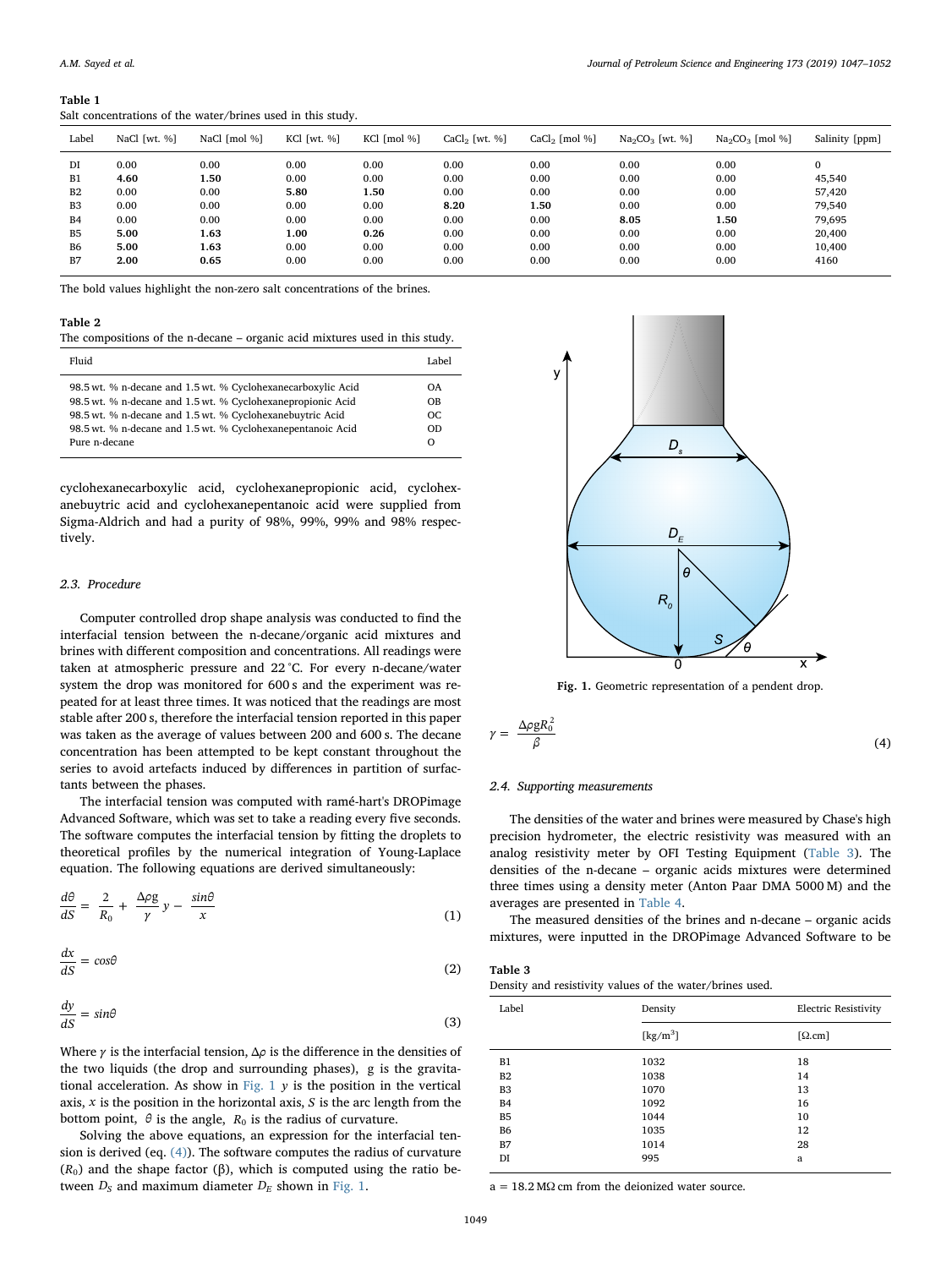#### <span id="page-3-0"></span>Table 4

The densities and the calculated (assuming complete dissociation of the acids) total acid numbers of the n-decane – organic acid mixtures used.

| Label     | Density                        | <b>TAN</b>     |
|-----------|--------------------------------|----------------|
|           | $\left[\mathrm{kg/m}^3\right]$ | [mg KOH/g oil] |
| <b>OA</b> | $733.1 \pm 0.05$               | 6.57           |
| <b>OB</b> | $731.9 \pm 0.03$               | 5.39           |
| <b>OC</b> | $731.7 \pm 0.06$               | 4.94           |
| <b>OD</b> | $731.5 \pm 0.02$               | 4.57           |
| 00        | $728.8 \pm 0.02$               | -              |

used for the interfacial tension computations.

#### 3. Results and discussion

The impact on the interfacial tension of having different cations in different concentrations has been addressed systematically in the present study. Moreover, we have included the carbonate ion for two reasons: Firstly, it is a central component of the formation water in any carbonate reservoir and secondly, to study the effect on IFT when (partial) deprotonation of the carboxylic acids takes place.

3.1. The effects of surfactants and electrolytes on decane-water interfacial tension

The interfacial tension for deionized water and pure n-decane was found to be 51.1 mN/m, which is almost identical to the values reported by [Jennings \(1967\)](#page-5-26) and [Wiegand and Franck \(1994\).](#page-5-27) [Table 5](#page-3-1) shows previously published values for the same system.

The effect of salinity on IFT between saline water and pure decane is illustrated by the measured values in Table  $6$ . It can be seen that salinity does not modify the IFT significantly. This suggests that the change in wettability at different brines concentration for water/oil/rock systems is in fact induced by fluids-rock interactions rather than fluid-fluid interactions. The same conclusion was reached by [Yousef et al. \(2011\)](#page-5-28) who studied the effect of salinity on the interfacial tension between live oil and different diluted versions of sea water.

As much as we would like to claim a high degree of repeatability and reproducibility, we made a few observations that did trigger some concern. Firstly, the measured IFT value does slide as a function of time. The reason for this being impurities in the systems regardless of stringent attempts to keep solvents and surfaces clean. Because of diffusion even tiny amounts of impurities will eventually make to the surface and act as surfactants to reduce IFT. The result of a measurement conducted over 30 h is shown in [Fig. 2](#page-4-0) and a drop of roughly 10% is observed.

Additionally, measurements on different days did result in IFT values that differ by up to 10% - so we will have to take this to be the most conservative margin of error. With this in mind our results indicate that the IFT between the aqueous phases and decane is independent of salinity. The particular outliers are the OC-B2 and OB-DI experiments.

# <span id="page-3-1"></span>Table 5

| Literature values for the Interfacial tension of water - pure n-decane systems. |
|---------------------------------------------------------------------------------|
|---------------------------------------------------------------------------------|

| Study                          | Interfacial tension [mN/m] |
|--------------------------------|----------------------------|
| Michaels and Hauser (1951)     | 46.5                       |
| Aveyard and Haydon (1965)      | 52.3                       |
| Jennings (1967)                | 51.2                       |
| Susnar et al. (1994)           | 51.59                      |
| Wiegand and Franck (1994)      | 51.1                       |
| Cai et al. (1996)              | 51.55                      |
| Goebel and Lunkenheimer (1997) | 53.2                       |
| Zeppieri et al. (2001)         | 52.3                       |
| Georgiadis et al. (2011)       | 51.96                      |
| This work                      | 51.08                      |

<span id="page-3-2"></span>

| Table 6                                                                                                        |  |  |
|----------------------------------------------------------------------------------------------------------------|--|--|
| mai immediation is a finding to the contract of the contract of the contract of the contract of the contract o |  |  |

| The measured IFTs for the decane-water and decane-brine systems. |
|------------------------------------------------------------------|
|------------------------------------------------------------------|

| Aqueous Phase  | Interfacial tension [mN/m] |
|----------------|----------------------------|
| DI             | 51.1                       |
| B1             | 49.0                       |
| B <sub>2</sub> | 49.5                       |
| B <sub>3</sub> | 52.7                       |
| <b>B4</b>      | 52.5                       |
| <b>B5</b>      | 52.3                       |
| <b>B6</b>      | 51.7                       |
|                |                            |

Disregarding these two, the margin of error drops to 1.5% but further systematic work is required to narrow the experimental uncertainty to this value.

The scenario is somewhat different when it comes to decane mixtures that have been modified by addition of carboxylic acids as they act as surfactants that will inevitably reduce the surface tension between decane and water. [Table 7](#page-4-1) does indeed reveal a reduction of 22–26 mN/m compared to the pure water and brine cases. There is no immediate trend in the data and the IFT reduction seems to be independent of the acid in play. The OB mixture could be representing an outlier, but it is close to being within the nominated conservative 10% margin of error.

## 3.2. Variation of the cation

The first three brines B1-B3 represents a variation of the cation from  $Na<sup>+</sup>$  (B1) to K<sup>+</sup> (B2) and finally to  $Ca<sup>2+</sup>$  (B3) with the anion being kept unchanged as Cl−. The results are shown in [Table 8](#page-4-2) for all the artificial oils.

There are no immediate trends in between the IFT values in [Table 8](#page-4-2). The numbers weave around an average value of roughly 28. The only potential outlier is the B3, OC system were the IFT is somewhat lower and the OC mixtures in the other brine cases also result in a lower IFT, albeit not distinguishable beyond the experimental uncertainty. If the mechanism for IFT reduction had been involving for example intercalation of electrolytes in the micellar network that constitutes the molecular interface between oil and water one might have anticipated an impact from the nature of the cation. The three cations possess different solvent coordination spheres and will interact differently with the carboxylic acids in play. The fact that the cation does not impact IFT to a significant extent is taken to indicate that it is too heavily solvated by water and that no specific surfactant-cation interactions are therefore in play.

## 3.3. Variation of the cation concentrations

The brines B5-B7 constitute a variation of electrolyte concentration and composition. The measured IFT values are presented in [Table 9](#page-4-3).

Again, the values are the same within the experimental margin of error and a comparison with the values in [Table 8](#page-4-2) doesn't reveal any differences either. So, with the salinity window that we have investigated, there is no impact of the electrolyte concentration. It seems possible to deduce a similar trend from the data reported previously by ([Cai et al., 1996](#page-5-29)). Admittedly, it is a rather narrow window of salinities that have been investigated, and since it is know that particularly the formation of Winsor type-III emulsions happens at very low concentrations ([Salager, Morgan, Schechter, Wade, Vasquez, 1979\)](#page-5-30) there is room for an additional survey which will be the scope for a future investigation.

### 3.4. Variation of anion

We incorporated  $CO_3^2$ <sup>-</sup> in the study because it is a central component of a carbonate reservoir. The change from chloride to carbonate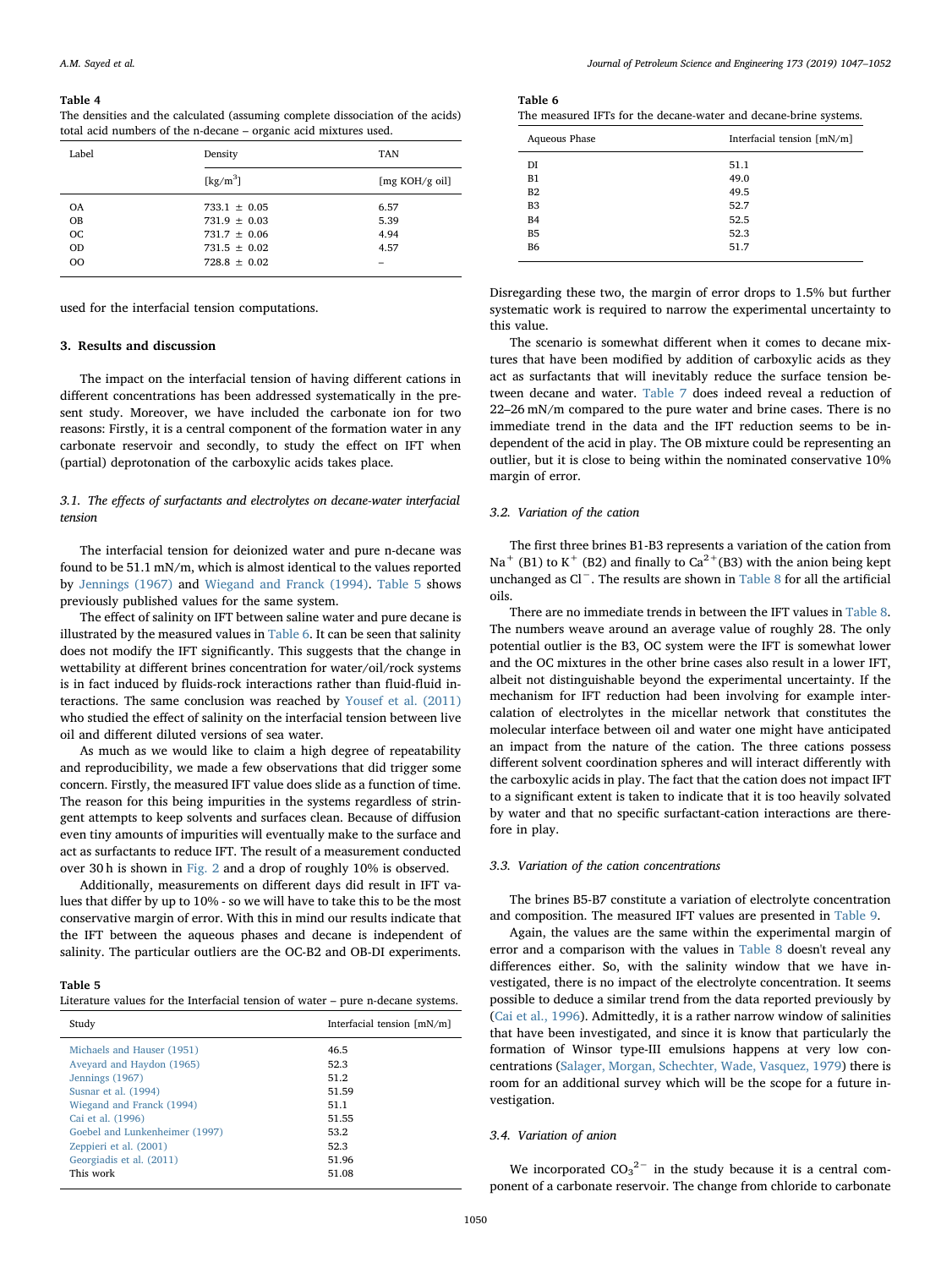<span id="page-4-0"></span>

Fig. 2. Interfacial tension of deionized water and pure n-decane over a period of 30 h.

<span id="page-4-1"></span>Table 7 The measured IFTs for the decane/acid mixture-water systems.

| Aqueous Phase                       | Interfacial tension $[mN/m]$ |
|-------------------------------------|------------------------------|
| <b>OA</b><br><b>OB</b><br>OC.<br>OD | 29.1<br>25.4<br>27.8<br>28.2 |
|                                     |                              |

# <span id="page-4-2"></span>Table 8

|  | Average interfacial tension values for the brine/artificial oil. |  |  |  |  |
|--|------------------------------------------------------------------|--|--|--|--|
|--|------------------------------------------------------------------|--|--|--|--|

| <b>Brine</b>   | n-decane – organic acid<br>mixture | Interfacial Tension Average (from 200 s to<br>600 s |
|----------------|------------------------------------|-----------------------------------------------------|
| B1             | OA                                 | 30.5                                                |
|                | OB                                 | 26.0                                                |
|                | <b>OC</b>                          | 26.1                                                |
|                | <b>OD</b>                          | 30.0                                                |
| B <sub>2</sub> | <b>OA</b>                          | 30.1                                                |
|                | OB                                 | 26.9                                                |
|                | <b>OC</b>                          | 25.7                                                |
|                | <b>OD</b>                          | 29.4                                                |
| B <sub>3</sub> | <b>OA</b>                          | 33.6                                                |
|                | OB                                 | 28.7                                                |
|                | OС                                 | 24.0                                                |
|                | OD                                 | 28.1                                                |
|                |                                    |                                                     |

adds a significant pH change to the picture and results in deprotonation of the carboxylic acids to result in a more dipolar surfactant with an anion carboxylate end and a non-polar tail. This, not surprisingly, results in IFTs that are by far the lowest to the extent that it was not possible to maintain a droplet to measure the interfacial tension for some of the systems. It was only possible to measure the IFT in the case of OB and OD where the result was 12.8 and 11.0 mN/m, respectively. Also, in this case there does not seem to be a significant impact of the brine concentration, and the fact that OA and OC compositions did not result in stable drops could be due to variations in the experimental conditions that are beyond our control or it could simply be due to the fact the acids are now deprotonated and therefore resides in the waterphase too. As has been pointed out by previously [\(Andersson et al.,](#page-5-25)

<span id="page-4-3"></span>

| Table 9                                                          |  |  |  |
|------------------------------------------------------------------|--|--|--|
| Average interfacial tension values for the brine/artificial oil. |  |  |  |

| <b>Brine</b> | n-decane – organic acid<br>mixture | Interfacial Tension Average (from 200 s to<br>600 s |
|--------------|------------------------------------|-----------------------------------------------------|
| <b>B5</b>    | <b>OA</b>                          | 30.0                                                |
|              | OB                                 | 29.4                                                |
|              | <b>OC</b>                          | 27.3                                                |
|              | <b>OD</b>                          | 26.2                                                |
| <b>B6</b>    | <b>OA</b>                          | 29.7                                                |
|              | OB                                 | 29.5                                                |
|              | <b>OC</b>                          | 27.5                                                |
|              | <b>OD</b>                          | 26.3                                                |
| B7           | <b>OA</b>                          | 29.3                                                |
|              | OB                                 | 29.7                                                |
|              | <b>OC</b>                          | 28.8                                                |
|              | <b>OD</b>                          | 27.3                                                |
|              |                                    |                                                     |

[2014\)](#page-5-25) the IFT is more sensitive to surfactant structure when the surfactant resides in the aqueous phase rather than being imbedded in the oil phase.

# 4. Conclusion

It seems evident that the salinity and cation character do not have a significant impact on the interfacial tension. Subtle changes may be hidden in the experimental uncertainty of the IFT as determined by the pendant droplet method. A very conservative estimate of the reproducibility is here estimated to be up to a 10%. This is, however, based on one outlier and all other experiments indicate a number in the pne percent range. To address the matter further a large series of electrolytes will be addressed in a future study with a large range of concentrations. Additionally. It is know that IFT is a temperature dependent quantity something which also is beyond the scope of the present contribution but is to be included in the future study. Quite possibly supported by theory to clarify the key interactions at the molecular level. The aim will be to determine the salinity range, where IFT is in fact impacted to generate low IFT emulsions that are highly relevant in EOR contexts. This study also shows that the impact of the carbon chain length is small, which again calls for a test in a large set of acids. All in